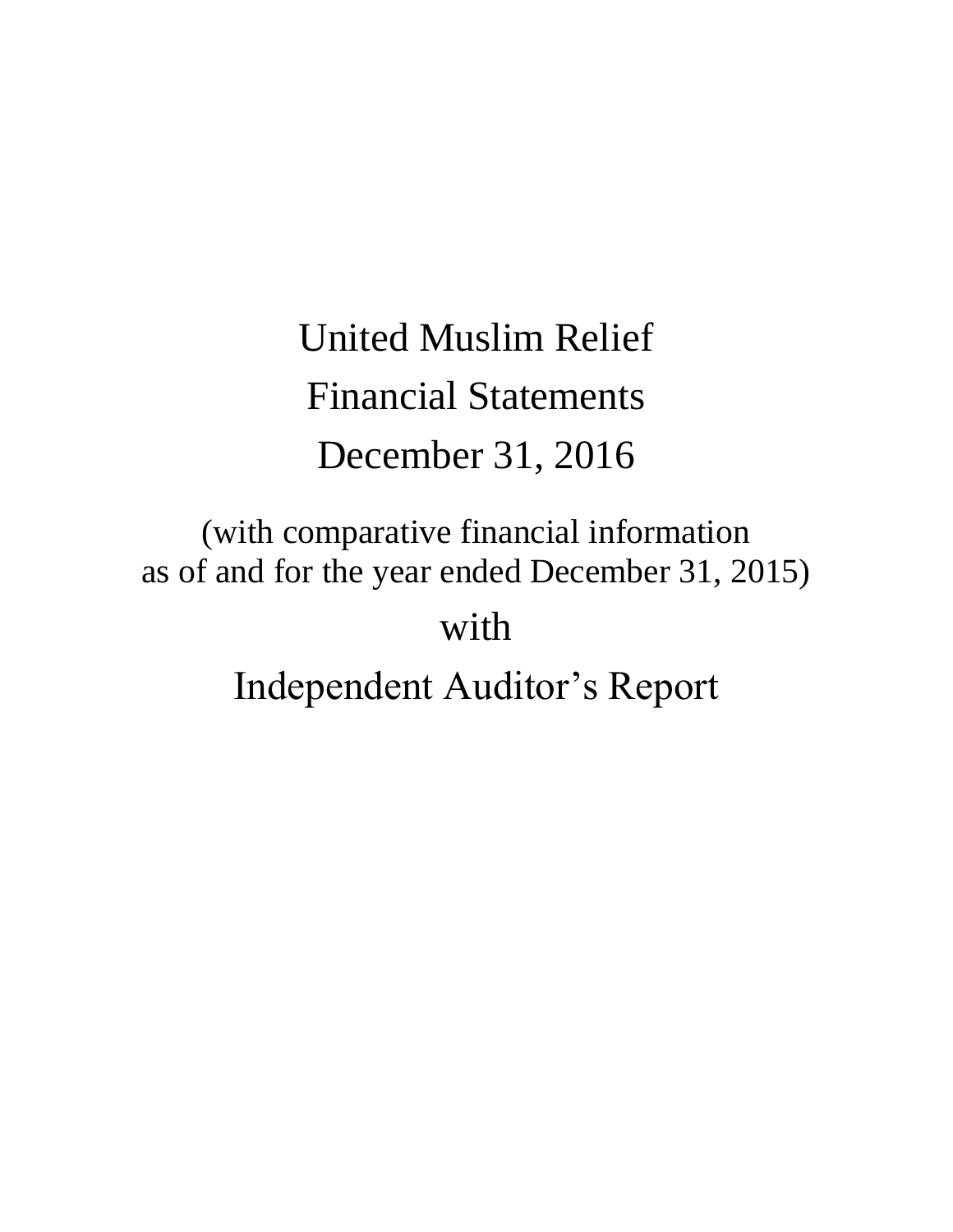## Contents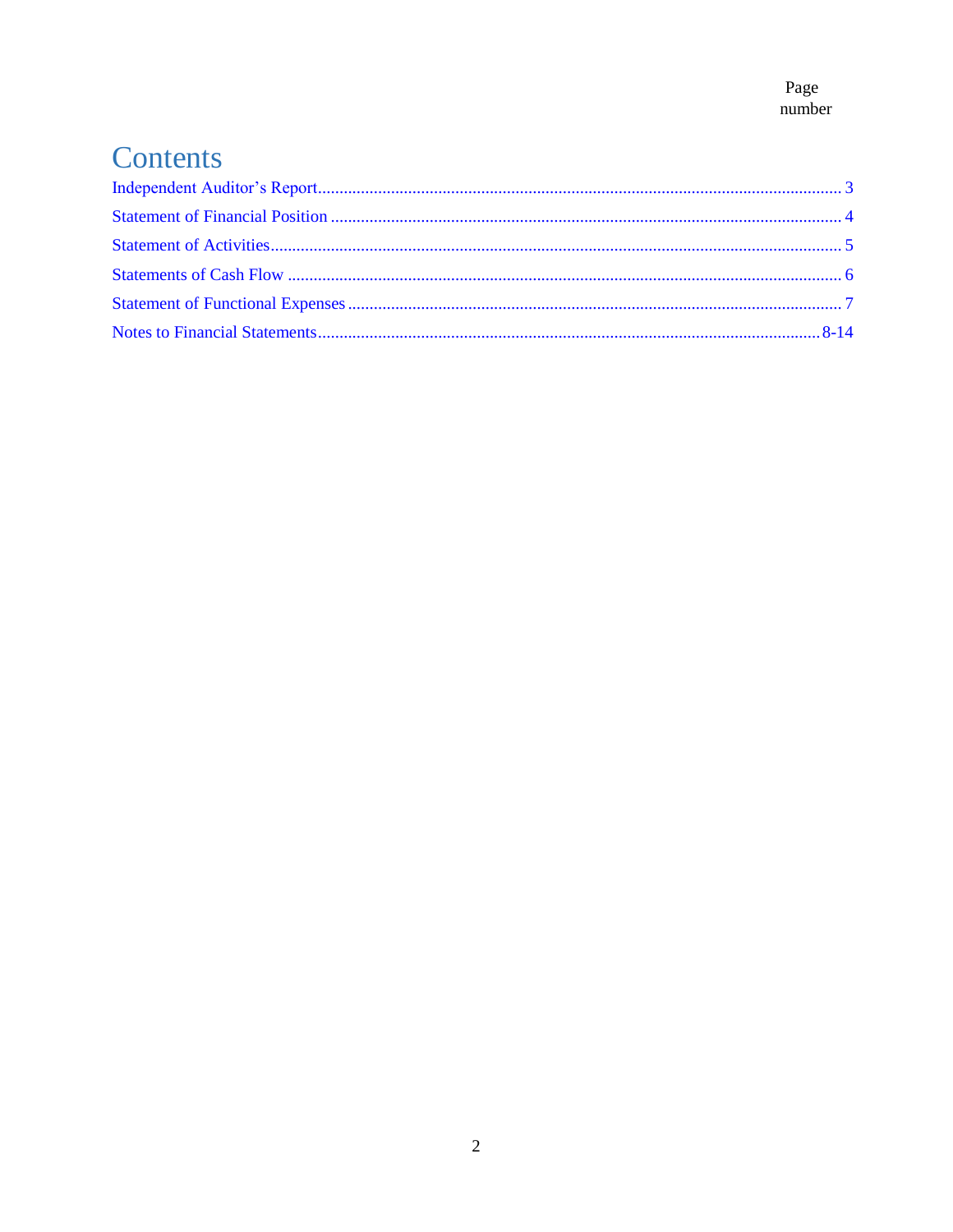### **Independent Auditor's Report**

<span id="page-2-0"></span>To The Board of Directors of United Muslim Relief

We have audited the accompanying financial statements of United Muslim Relief (a nonprofit organization) as of December 31, 2016 and the related statements of activities and cash flows for the year then ended, and the related notes to the financial statements.

#### *Management's Responsibility for the Financial Statements*

Management is responsible for the preparation and fair presentation of these financial statements in accordance with accounting principles generally accepted in the United States of America; this includes the design, implementation, and maintenance of internal control relevant to the preparation and fair presentation of financial statements that are free from material misstatement, whether due to fraud or error.

#### *Auditors' Responsibility*

Our responsibility is to express an opinion on these financial statements based on our audit. We conducted our audit in accordance with auditing standards generally accepted in the United States of America. Those standards require that we plan and perform the audit to obtain reasonable assurance about whether the financial statements are free of material misstatement.

An audit involves performing procedures to obtain audit evidence about the amounts and disclosures in the financial statements. The procedures selected depend on the auditors' judgment, including the assessment of the risks of material misstatement of the financial statements, whether due to fraud or error. In making those risk assessments, the auditor considers internal control relevant to the entity's preparation and fair presentation of the financial statements in order to design audit procedures that are appropriate in the circumstances, but not for the purpose of expressing an opinion on the effectiveness of the entity's internal control. Accordingly, we express no such opinion. An audit also includes evaluating the appropriateness of accounting policies used and the reasonableness of significant accounting estimates made by management, as well as evaluating the overall presentation of the financial statements.

We believe that the audit evidence we have obtained is sufficient and appropriate to provide a basis for our audit opinion.

#### *Opinion*

In our opinion, the financial statements referred to above present fairly, in all material respects, the financial position of United Muslim Relief as of December 31, 2016 and the change in the net assets and its cash flows for the year then ended in conformity with generally accepted accounting principles in United States of America.

#### *Report on Summarized Comparative Information*

We have previously audited United Muslim Relief financial statements, and we expressed an unmodified audit opinion on those audited financial statements in our report dated May 13, 2016. In our opinion, the summarized comparative information presented herein as of and of the year ended December 31, 2015, is consistent in all material respects, with the audited financial statements from which it has been derived.

#### *Raya CPA & Consulting Services, LLC.*

Fairfax, Virginia

6/28/2017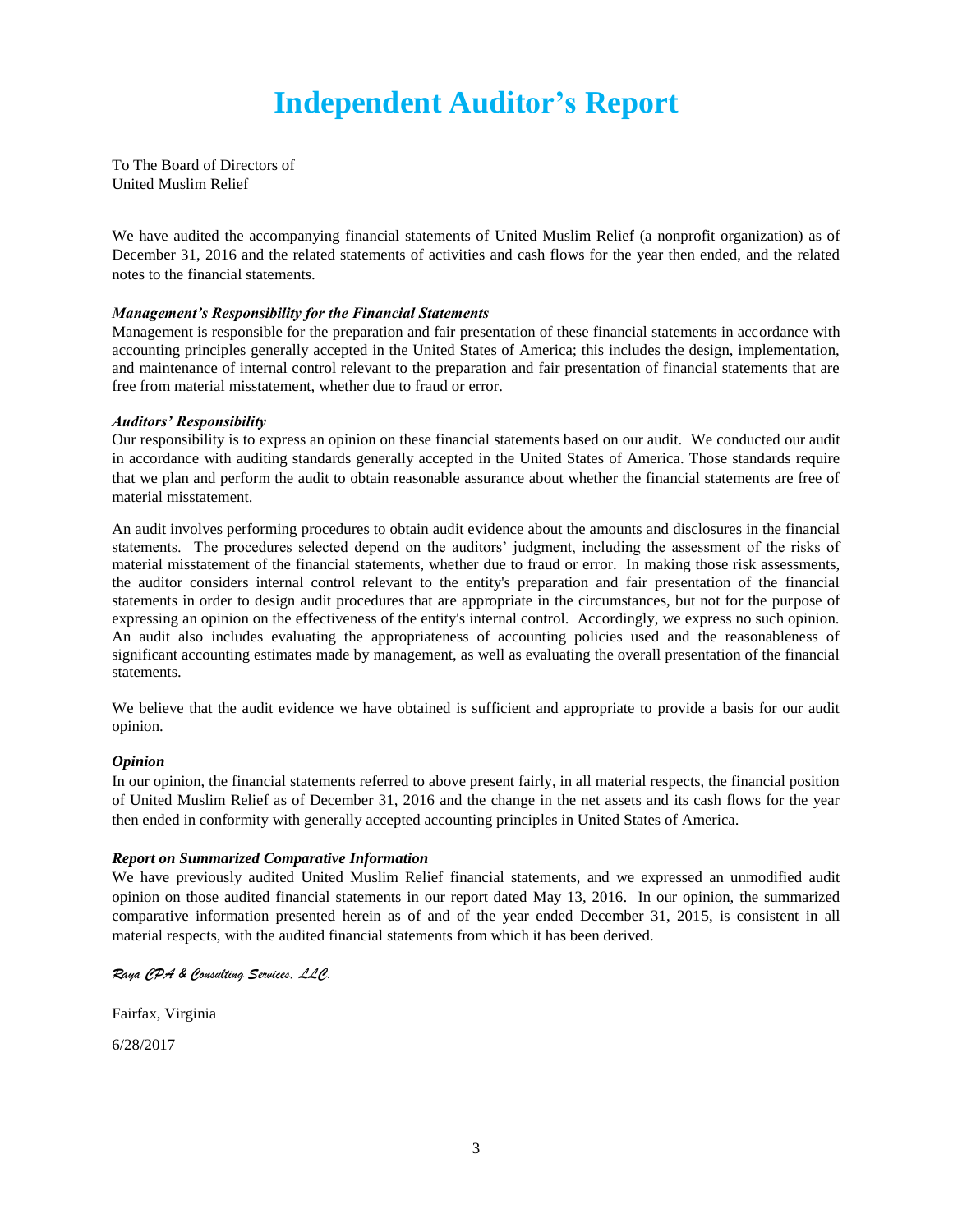#### United Muslim Relief Statements of Financial Position

<span id="page-3-0"></span>December 31, 2016 and 2015

(with summarized comparative financial information for the year ended December 31, 2015)

|                                   | 2016          |                     |    |                                       |     | 2015         |                 |
|-----------------------------------|---------------|---------------------|----|---------------------------------------|-----|--------------|-----------------|
|                                   |               | <b>Unrestricted</b> |    | <b>Temporary</b><br><b>Restricted</b> |     | <b>Total</b> | <b>Total</b>    |
| <b>Assets</b>                     |               |                     |    |                                       |     |              |                 |
| <b>Current Assets</b>             |               |                     |    |                                       |     |              |                 |
| Cash                              | $\mathsf{\$}$ | 215,985             | \$ | 825,672                               | \$. | 1,041,657    | \$<br>1,502,814 |
| Pledges receivables               |               | 3,805               |    | 403,837                               |     | 407,642      | 1,021,752       |
| Field offices                     |               | 10,278              |    | 8,244                                 |     | 18,522       | 3,632           |
| Prepaid expenses                  |               |                     |    |                                       |     |              | 48,126          |
| Total current assets              |               | 230,068             |    | 1,237,753                             |     | 1,467,821    | 2,576,324       |
| <b>Fixed Assets</b>               |               |                     |    |                                       |     |              |                 |
| Property, equipment and furniture |               | 43,905              |    |                                       |     | 43,905       | 30,925          |
| Accumulated depreciation          |               | (11, 034)           |    |                                       |     | (11, 034)    | (3, 148)        |
| Fixed assets - net                |               | 32,871              |    | ÷,                                    |     | 32,871       | 27,777          |
| <b>Total Assets</b>               | \$            | 262,939             |    | \$1,237,753                           | \$  | 1,500,692    | \$<br>2,604,101 |
| <b>Liabilities and Net Assets</b> |               |                     |    |                                       |     |              |                 |
| <b>Current Liabilities</b>        |               |                     |    |                                       |     |              |                 |
| Accounts payable                  | \$            | 75,553              | \$ | 85,963                                | \$  | 161,516      | \$<br>159,167   |
| Due to partners                   |               |                     |    | 774,608                               |     | 774,608      | 56,506          |
| Payroll liability                 |               | 33,413              |    |                                       |     | 33,413       |                 |
| Grants payable                    |               |                     |    |                                       |     |              | 34,368          |
| Payroll taxes liability           |               | 3,718               |    |                                       |     | 3,718        | 17,211          |
| Total current liabilities         |               | 112,684             |    | 860,571                               |     | 973,255      | 267,252         |
| <b>Net Assets</b>                 |               | 150,255             |    | 377,182                               |     | 527,437      | 2,336,849       |
| <b>Total Liabilities</b>          | \$            | 262,939             |    | \$1,237,753                           | \$  | 1,500,692    | \$<br>2,604,101 |

The accompanying notes are an integral part of these financial statements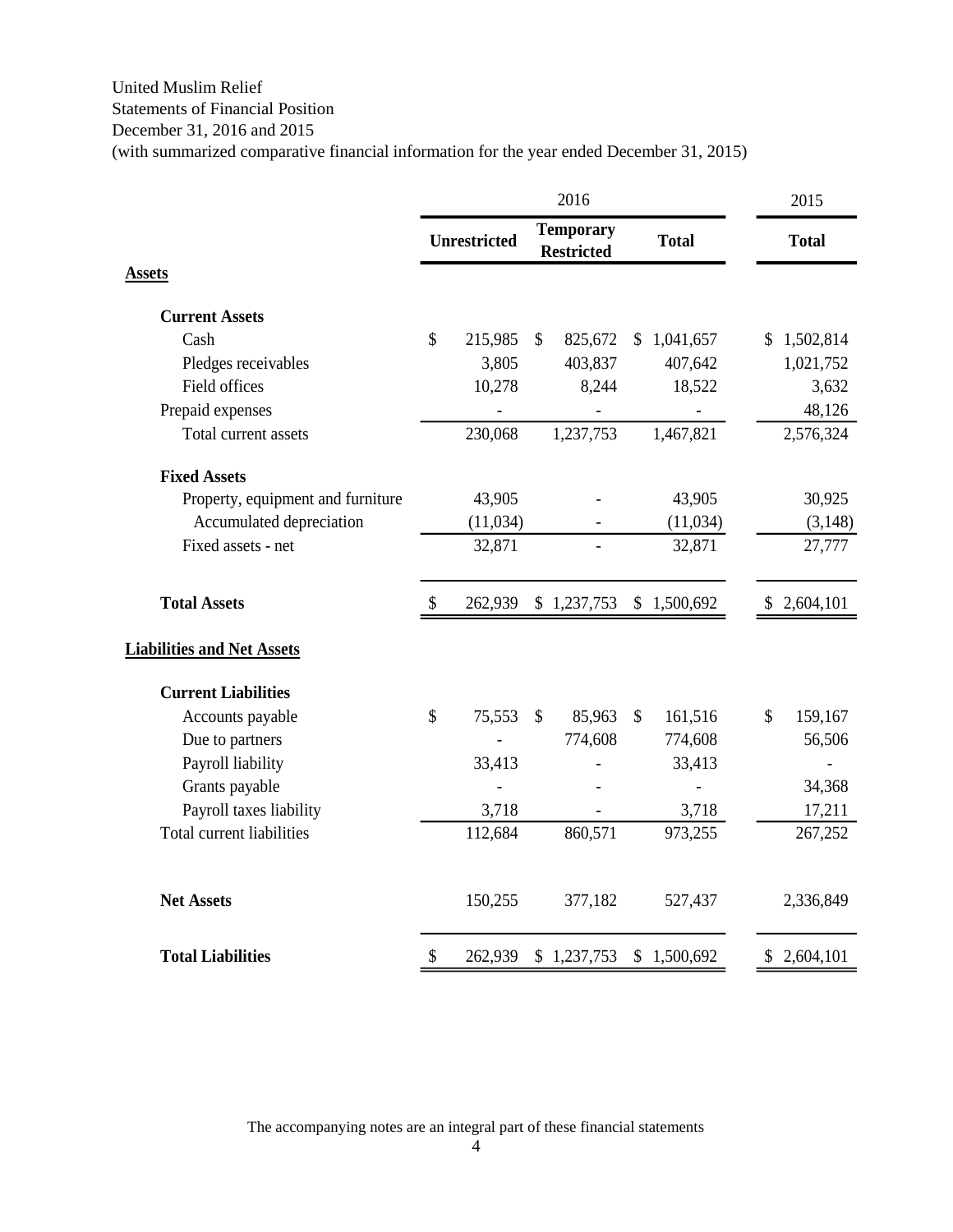#### United Muslim Relief

<span id="page-4-0"></span>Statement of Activities

Year Ended December 31, 2016

(with summarized comparative financial information for the year ended December 31, 2015)

|                                   | 2015                     |                         |                           |               |             |  |
|-----------------------------------|--------------------------|-------------------------|---------------------------|---------------|-------------|--|
|                                   | Unrestricted             | Temporary<br>Restricted | Permanently<br>Restricted | Total         | Total       |  |
| <b>Revenue and Support</b>        |                          |                         |                           |               |             |  |
| Contributions                     | $\mathcal{S}$<br>970,235 | 4,438,568<br>\$         | <sup>\$</sup>             | \$5,408,803   | \$7,451,623 |  |
| In-kind donations                 | 5,950                    | 23,469,570              |                           | 23,475,520    | 73,118,226  |  |
| Net assets released               |                          |                         |                           |               |             |  |
| from restrictions                 | 28,790,837               | (28,790,837)            |                           |               |             |  |
| Total revenue and support         | 29,767,022               | (882, 699)              |                           | 28,884,323    | 80,569,849  |  |
| <b>Expenses</b>                   |                          |                         |                           |               |             |  |
| Programs                          | 28,040,584               |                         | 587,205                   | 28,627,789    | 76,314,121  |  |
| Management                        | 1,683,184                |                         |                           | 1,683,184     | 1,347,902   |  |
| Fundraising                       | 382,762                  |                         |                           | 382,762       | 1,314,577   |  |
| Total expenses                    | 30,106,530               |                         | 587,205                   | 30,693,735    | 78,976,600  |  |
| Change in net assets              | (339,508)                | (882, 699)              | (587, 205)                | (1,809,412)   | 1,593,249   |  |
| Net assets, beginning of the year | 489,763                  | 1,259,881               | 587,205                   | 2,336,849     | 743,600     |  |
| Net assets, end of the year       | 150,255                  | \$<br>377,182           | \$                        | \$<br>527,437 | \$2,336,849 |  |

The accompanying notes are an integral part of these financial statements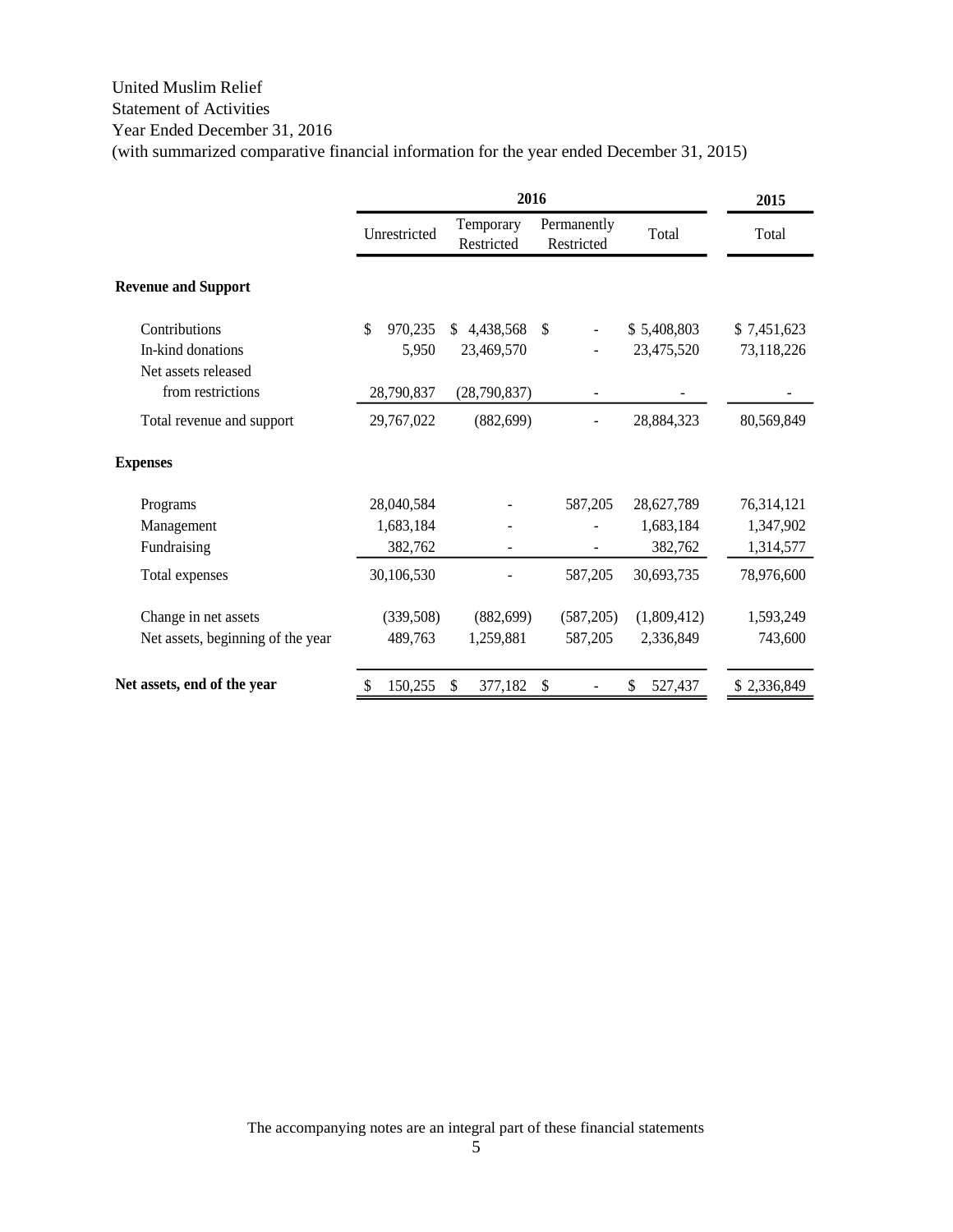#### United Muslim Relief Statements of Cash Flow December 31, 2016 and 2015

|                                                  | 2016              | 2015        |
|--------------------------------------------------|-------------------|-------------|
| <b>Operating Activities</b>                      |                   |             |
| Change in net assets                             | (1,809,412)<br>\$ | \$1,593,249 |
| Adjustments to reconcile change in net assets    |                   |             |
| to net cash provided by operating activities:    |                   |             |
| Depreciation and amortization                    | 7,886             | 3,148       |
| Decrease in pledge receivable                    | 614,110           | (1,021,752) |
| Field offices                                    | (14,890)          | (3,632)     |
| Decrease (increase) in prepaid expenses          | 48,126            | (48, 126)   |
| Increase in accounts payable                     | 2,349             | 150,261     |
| Increase in partners' balance                    | 718,102           | 56,506      |
| Increase in payroll liabilities                  | 33,413            |             |
| (Decrease) increase in grants payable            | (34,368)          | 34,368      |
| Increase in payroll taxes                        | (13, 493)         |             |
| Net cash (used) provided by operating activities | (448, 177)        | 764,022     |
| <b>Investing Activities</b>                      |                   |             |
| Purchase of fixed assets                         | (12,980)          | (30, 925)   |
| Net cash used by investing activities            | (12,980)          | (30, 925)   |
| Net increase in cash for the period              | (461, 157)        | 733,097     |
| Cash at the beginning of the period              | 1,502,814         | 769,717     |
| Cash at the end of the period                    | \$<br>1,041,657   | \$1,502,814 |

The accompanying notes are an integral part of these financial statements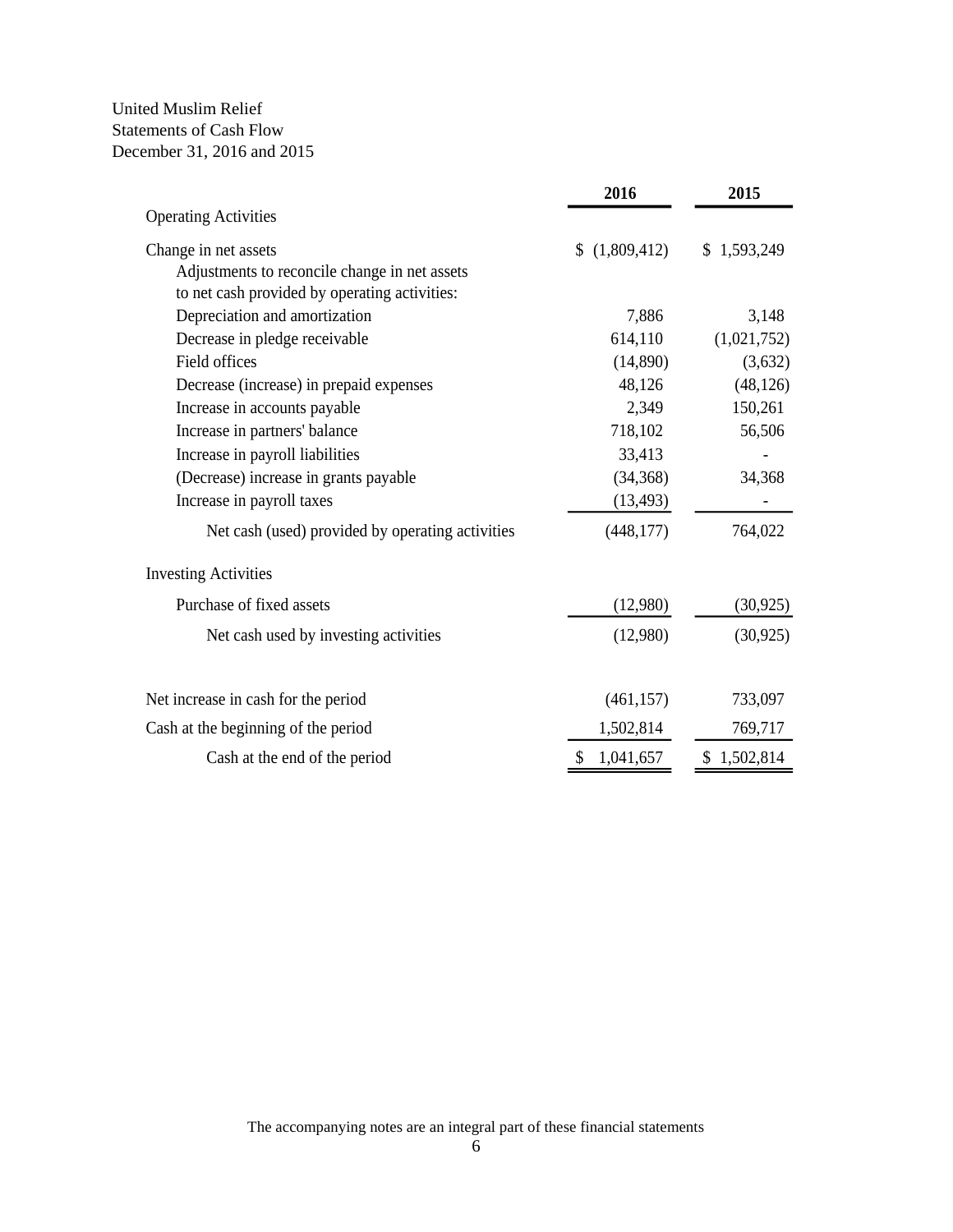#### United Muslim Relief

<span id="page-6-0"></span>Statement of Functional Expenses

Year Ended December 31, 2016

(with summarized comparative financial information for the year ended December 31, 2015)

|                               | 2016 |                            |    |                         |               |             |    |            |                  |
|-------------------------------|------|----------------------------|----|-------------------------|---------------|-------------|----|------------|------------------|
|                               |      | <b>Supporting Services</b> |    |                         |               |             |    |            |                  |
|                               |      | Program<br>Services        |    | Management<br>& General |               | Fundraising |    | Total      | 2015             |
| In-kind donations             | \$   | 23,469,570                 | \$ | 5,950                   | <sup>\$</sup> |             | \$ | 23,475,520 | \$<br>73,118,226 |
| Donations                     |      | 3,455,273                  |    |                         |               |             |    | 3,455,273  | 2,158,675        |
| Salaries and benefits         |      | 643,502                    |    | 1,330,650               |               |             |    | 1,974,152  | 1,586,207        |
| Travel                        |      | 316,092                    |    | 26,271                  |               | 51,431      |    | 393,794    | 318,622          |
| Contractors and sponsorship   |      | 251,692                    |    | 55,563                  |               | 155,140     |    | 462,395    | 692,953          |
| Printing and office supplies  |      | 206,000                    |    | 88,524                  |               | 40,781      |    | 335,305    | 413,464          |
| Advertising and promotion     |      | 103,105                    |    | 15,560                  |               | 6,957       |    | 125,622    | 217,108          |
| Conferences                   |      | 93,193                     |    | 6,611                   |               | 48,274      |    | 148,078    | 184,980          |
| Telecommunications            |      | 28,274                     |    | 15,940                  |               | 836         |    | 45,050     | 23,292           |
| Rent                          |      | 24,016                     |    | 89,376                  |               | 10,458      |    | 123,850    |                  |
| Equipment                     |      | 14,481                     |    | 306                     |               | 3,108       |    | 17,895     | 21,363           |
| <b>Bank</b> charges           |      | 7,565                      |    | 22,011                  |               | 65,777      |    | 95,353     | 121,398          |
| Depreciation and amortization |      | 4,996                      |    | 2,890                   |               |             |    | 7,886      | 3,148            |
| Licenses and dues             |      | 3,595                      |    |                         |               |             |    | 3,595      | 25,631           |
| Gifts                         |      | 100                        |    |                         |               |             |    | 100        | 4,312            |
| Insurance                     |      |                            |    | 1,316                   |               |             |    | 1,316      | 496              |
| Professional services         |      |                            |    | 22,215                  |               |             |    | 22,215     | 81,536           |
| Other                         |      | 6,336                      |    |                         |               |             |    | 6,336      | 5,189            |
| <b>Total</b>                  |      | 28,627,790                 | \$ | 1,683,183               | \$            | 382,762     | -S | 30,693,735 | \$<br>78,976,600 |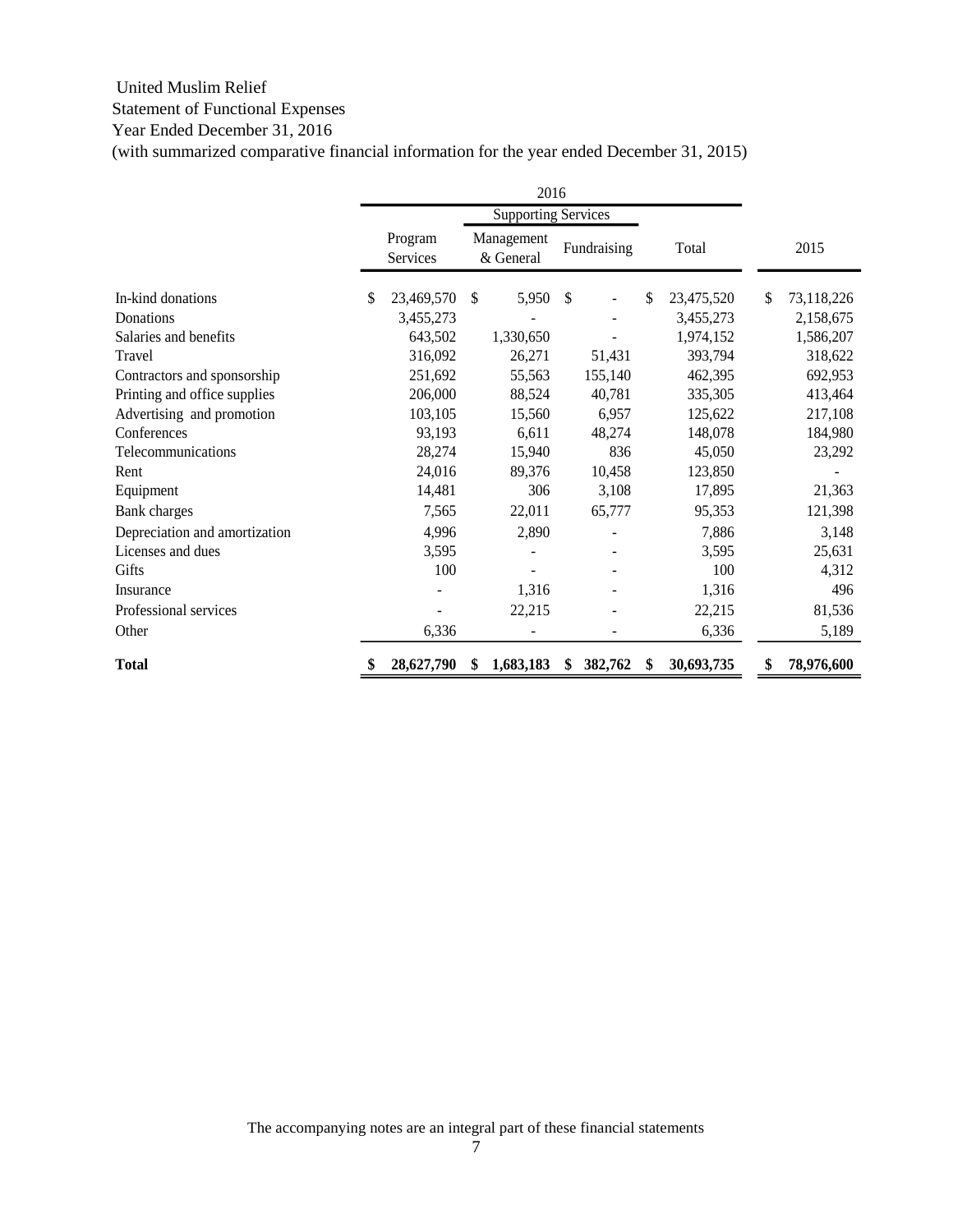#### <span id="page-7-0"></span>**1. Organization's Background**

United Muslim Relief is an exempt (501) (c) (3) non-for-profit organization established in July 2010 after the earthquake in Haiti under the name Muslims Without Borders, located in Falls Church, Virginia. At that time, the mission of the organization was a student based relief agency dedicated to helping alleviate suffering from natural disasters throughout the world. In September 2013, the organization changed its name to Untied Muslim Relief (UMR) and widened its mission to focus on building humanities coalitions to tackle development needs all over the world. The organization responds to the emergency arising from natural disaster and conflicts across the world by providing medications, clean water, food and shelter. The organization also provides sponsorships programs to orphans and orphanages in Asia, Africa and Middle East to help communities lift themselves up from poverty. The main source of its revenues is driven from donations and fundraising.

#### **2. Summary of Significant Accounting Policies**

#### - **Basis of preparation**

The Organization prepares its financial statements on the accrual basis of accounting generally accepted in the United State of America. Under this method, revenue is recognized when earned and expenses are recognized when incurred.

#### - **Basis of presentation**

UMR follows the Not-for-Profit Topic of the FASB Accounting Standards Codification (the Codification). Under this topic, UMR is required to report information regarding its financial position and activities according to three classes of net assets: unrestricted net assets, temporarily restricted net assets, and permanently restricted net assets.

#### - **Use of an estimate**

The preparation of financial statements in accordance with accounting principles generally accepted in the United States of America requires management to make estimates and assumptions that affect the reported amounts of assets and liabilities, disclosure of contingent assets and liabilities at the dates of the financial statements and the reported amounts of revenues and expenses during the reporting periods. Actual results could differ from those estimates.

#### - **Cash and financial risk**

Cash and cash equivalent include cash on hand and checking held with banks. The Organization maintains its cash in bank deposit accounts, which at times may exceed federally insured limits of \$250,000. As of December 31, 2016 and 2015, the uninsured balance was \$1,041,657 and 980,590, respectively. The Organization has not experienced any losses in such accounts and believes it is not exposed to any significant credit risks on cash.

#### **Other current assets**

Other current assets consist of prepaid expenses and transfers to foreign field offices' bank accounts. Expenses are recognized in the year to which they relate.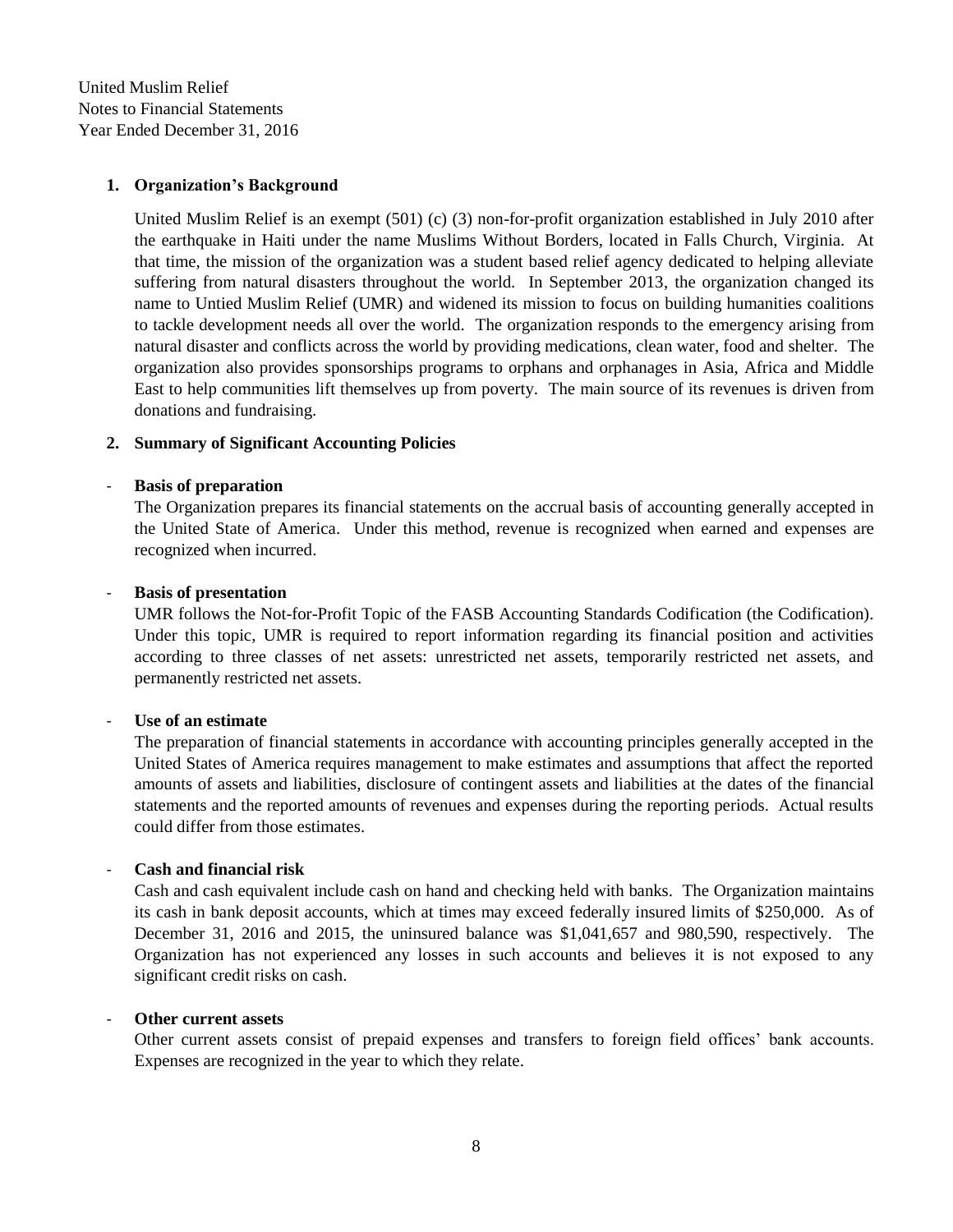#### - **Property, furniture and equipment**

Property and equipment purchases are recorded at cost and, if donated at fair value, depreciation is computed on the straight-line basis.

#### - **Restricted and unrestricted revenue**

Contributions received are recorded as unrestricted, temporarily restricted or permanently restricted revenue, depending on the existence and/or nature of any donor restrictions.

All donor-restricted revenue is reported as an increase in temporarily or permanently restricted net assets, depending on the nature of the restriction. When a restriction expires (that is, when a stipulated time restriction ends or purpose of restriction is accomplished), temporarily restricted net assets are reclassified to unrestricted net assets and reported in the statement of activities as net assets released from restrictions.

Unconditional promises to give are measured at fair value and reported as increases in net assets. Conditional promises to give are recognized when the conditions on which they depend are substantially met.

#### - **In-kind donations**

UMR receives substantial support from its pharmaceutical partner suppliers to accomplish the organization's purpose. In recording contributions of pharmaceuticals, UMR relies upon a third-party independent appraiser to ensure independent valuation. Both branded and generic pharmaceuticals are recorded using the method of evaluation known as the Sales Comparison Approach for goods commonly sold in the marketplace. The market used in this evaluation is based on the Wholesale Acquisition Cost (WAC) in the United States.

|               | 2016             | 2015             |
|---------------|------------------|------------------|
| Syria         | \$<br>21,056,147 | \$<br>21,965,863 |
| Nigeria       | 1,941,000        | 286,871          |
| Morocco       | 438,621          | 1,408,662        |
| <b>USA</b>    | 33,801           |                  |
| <b>Bosnia</b> |                  | 12,165,118       |
| Nepal         |                  | 6,257,392        |
| Palestine     |                  | 7,346,899        |
| Sierra Leon   |                  | 9,258,837        |
| Somalia       |                  | 2,131,275        |
| Yemen         |                  | 12,237,908       |
| Total         | \$<br>23,469,570 | \$<br>73,058,826 |

The Organization provided in-kind pharmaceutical donation to the following countries:

In addition, the Organization had a donated rent facility for short period of 2016. The donation is calculated based on the estimated fair market value of the occupied space. The fair market value is the amount that would be charged for similar space that is rented under similar terms. Since the free use of the facilities was not promised for any specified period of time, UMR recognized the revenues for the period it occupied the space. In 2016, UMR recognized in-kind rent donation of \$5,950.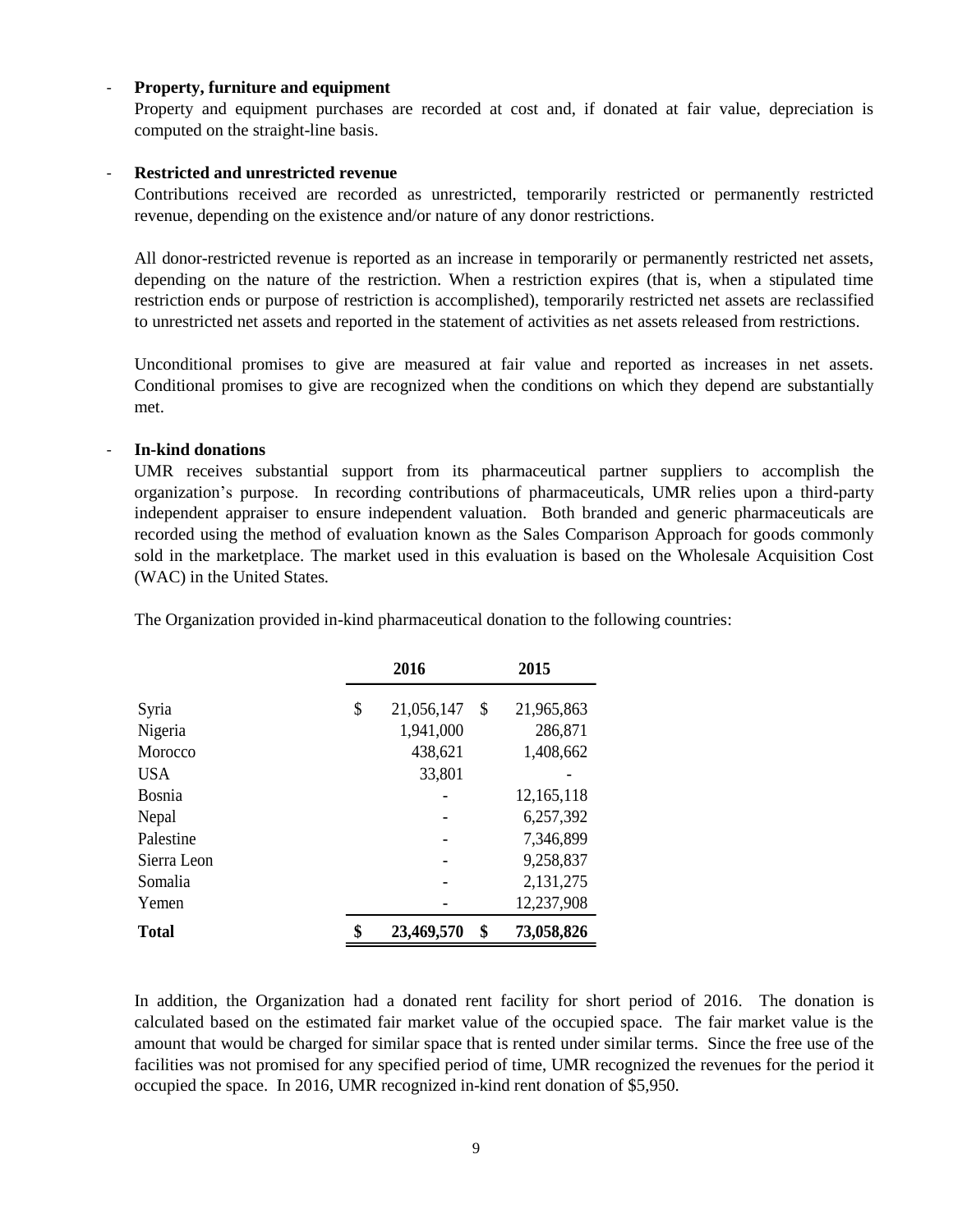#### - **Restricted cash and endowment fund**

UMR lost three of its volunteers in tragic shooting in North Carolina. In February 2015, an endowment fund was established to honor their humanitarian legacy. UMR raised \$587,205 as permanently restricted funds for this endowment in 2015. The aim of the endowment fund was to invest and support humanitarian programs, both in the U.S.A and internationally.

According to FASB Staff Position (FSP) FAS 117-1, a non-profit Organization shall disclose information to enable users of financial statements to understand policies related to its endowment funds, and the annual financial statements shall include a description of the governing board's interpretation of the law that underlies the Organization's net asset classification of donor-restricted endowment funds.

The recommended view under the guidance provided by the Financial Accounting Standards Board (FASB) for the new Uniform Act (UPMIFA) is to continue to define permanently restricted net assets as the historic dollar-value of donor-restricted gifts to endowment. Historic-dollar-value is defined as the fair value of the original gift and subsequent gifts as of the gift dates, and accumulations to the permanent endowment made in accordance with the direction of the applicable donor instrument. Under this definition, the remaining portion of the fund, i.e. reinvested returns on invested endowment funds, are booked on the financial records as temporarily restricted net assets. According to the FASB, this view provides the most faithful representation of the Organization's fiduciary duty for its donor restricted endowment funds, and is both workable and appropriate.

If the Organization's board adopts this recommendation, our financial reporting methodology will remain the same. Since there is also a preference for the governing board's interpretation of the relevant law to be consistent from year-to-year going forward, it is our intention to make this a permanent decision, to be reviewed in the event of future changes in the law, relevant court activity and additional guidance from FASB.

The state of Virginia, effective October 1, 2012, has enacted a version of UPMIFA: Chapter 11 of the Code of Virginia, titled "Uniform Prudent Management of Institutional Funds Act." It is part of Title 64.2, titled "Wills, Trusts, and Fiduciaries." The Uniform Prudent Management of Institutional Funds Act, a model act approved by the Uniform Law Commission that serves as a guideline for states to use in enacting legislation. This replaces a previous law, UMIFA, the Uniform Management of Institutional Funds Act.

Under UMIFA, spending below the historic-dollar-value of an endowment was not permitted; the accounting definition of permanently restricted funds was the historic-dollar-value of a donor-restricted gift to endowment. Under UPMIFA, the historic-dollar-value threshold is eliminated, and the governing board has discretion to determine appropriate expenditures of a donor-restricted endowment fund in accordance with a robust set of guidelines about what constitutes prudent spending.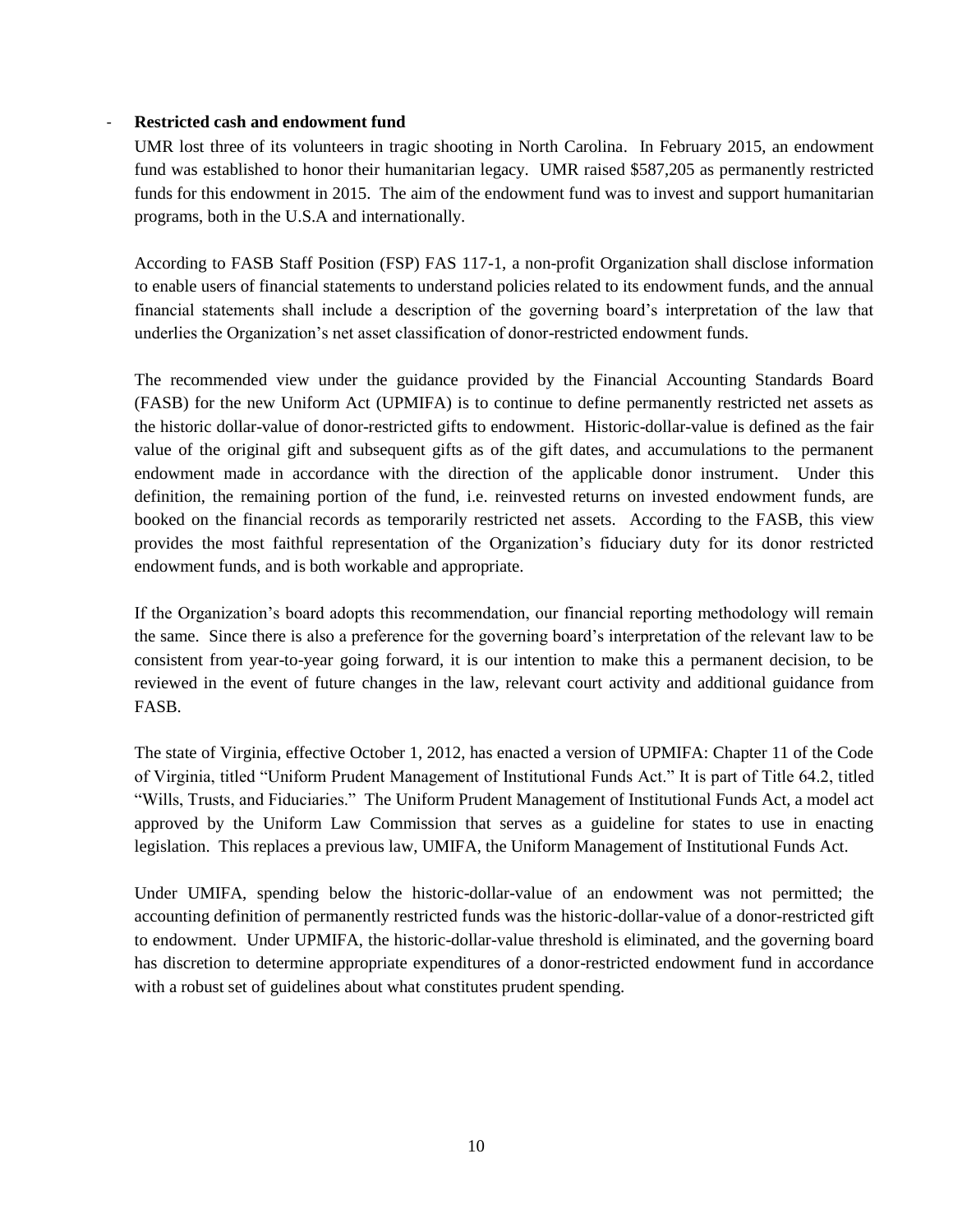Although UPMIFA offers short-term spending flexibility, the explicit consideration of the preservation of funds among factors for prudent spending suggests that a donor-restricted endowment fund is still perpetual in nature. As is the case in the current financial environment, there is no guarantee that the permanently restricted amount of an endowment will remain intact at all times. Under UPMIFA, the board is permitted to determine and continue a prudent payout amount, even if the market value of the fund is below historic dollar-value. There is an expectation that, over time, the permanently restricted amount will remain intact. This perspective is aligned with the accounting standards definition that permanently restricted funds are those that must be held in perpetuity even though the historic-dollar-value may be dipped into on a temporary basis.

#### *Resolution:*

The Organization has interpreted the Virginia Law as requiring the preservation of the fair value of the original gift as of the gift date of the donor restricted endowment funds absent explicit donor stipulations to the contrary. As a result of this interpretation, the Organization classifies as permanently restricted net assets (a) the original value of gifts donated to the permanent endowment, (b) the original value of subsequent gifts to the permanent endowment, and (c) accumulations to the permanent endowment made in accordance with the direction of the applicable donor gift instrument at the time the accumulation is added to the fund. The remaining portion of the donor-restricted endowment fund that is not classified as permanently restricted net assets is classified as temporarily restricted net assets.

#### *Spending Policy:*

The aim was to help establish a separate legal entity to administer and control the endowment funds. In 2016, a separate 501(c) (3) legal charity entity was established under the name UMR Endowment, with an independent governing board. The new entity has an endowment managing board that consists of members, among them members of the family of the honorable victims. The United Muslim Relief's board passed a resolution ordering the full transfer of the Endowment funds, which had a separate bank account. Subsequently, all the recorded "Permanently Restricted Funds" was audited internally, and transferred to the new entity (UMR-Endowment).

As of December 31, 2016, the entire balance of the endowment has been transferred to UMR-Endowment.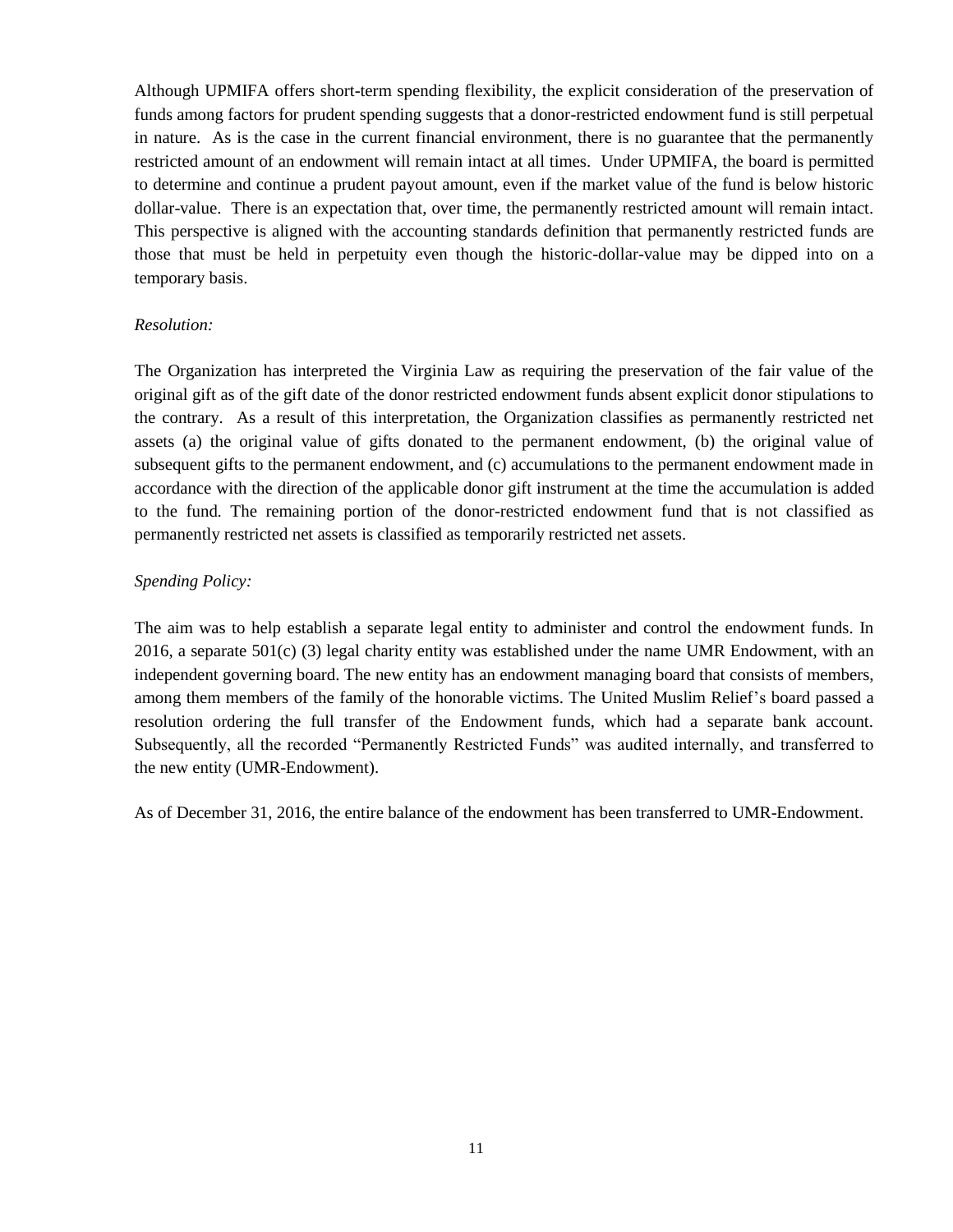#### - **Cash donations**

UMR has directly donated cash to programs activities in various countries worldwide, directly implemented by UMR or through partners, to cover various humanitarian needs in healthcare, emergency response, orphan care, clean water, food packages, education, and economic empowerment. The organization provided the below cash donation:

|                            | 2016            | 2015            |
|----------------------------|-----------------|-----------------|
| Jordan                     | \$<br>1,101,744 | \$<br>253,708   |
| Orphans in Multi-countries | 804,939         | 176,214         |
| Palestine                  | 588,173         | 270,356         |
| Ethiopia                   | 246,424         |                 |
| Kenya                      | 163,782         | 29,809          |
| Lebanon                    | 162,181         | 159,975         |
| <b>USA</b>                 | 120,045         | 85,556          |
| Nigeria                    | 39,938          | 33,034          |
| Pakistan                   | 38,975          | 154,015         |
| Niger                      | 35,086          | 46,506          |
| Burma/Myanmar              | 29,280          | 22,321          |
| Bangladesh                 | 14,176          | 70,116          |
| Yemen                      | 12,485          | 148,125         |
| Sudan                      | 6,483           | 41,467          |
| Turkey                     | 6,080           | 25,000          |
| Central African Republic   | 2,254           | 20,000          |
| Darfur                     | 45              | 99,844          |
| Sierra Leon                |                 | 90,400          |
| Syria                      | 12,444          | 228,416         |
| Nepal                      | 14,145          | 46,300          |
| Somalia                    |                 | 37,231          |
| Morocco                    |                 | 29,000          |
| Others                     | 56,593          | 80,782          |
| <b>Total</b>               | \$<br>3,455,273 | \$<br>2,148,175 |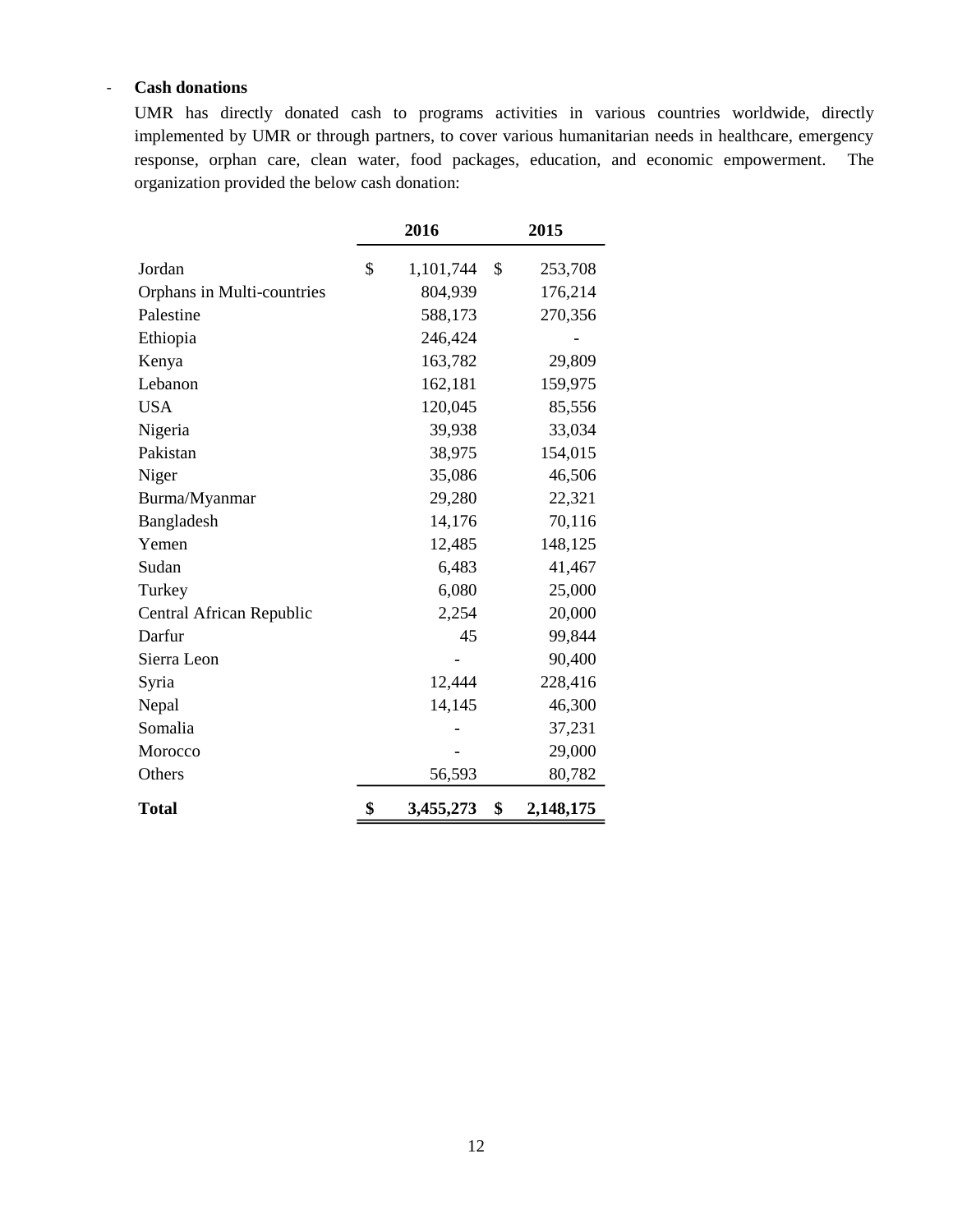#### - **Revenue recognition**

UMR has cost-reimbursable grants with Johanniter Foundation. Revenue from these grants is recognized as allowable costs are incurred on the basis of direct costs plus allowable indirect costs. Direct and indirect expenses incurred, but not reimbursed, under these grants are reported as grants and receivable in the accompanying statement of financial position. Funds received, but not yet expended, under grants and contracts are reflected as "Due to Beneficiaries" in the accompanying statement of financial position.

UMR recognizes unrestricted contributions as revenue in the period received or when the unconditional promise to give is made. UMR reports contributions as temporarily restricted support if they are received with donor or grantor stipulations that limit the use of the donated assets. When a donor restriction expires, that is, when a stipulated time restriction ends or purpose restriction is accomplished, temporarily restricted net assets are reclassified to unrestricted net assets and reported in the accompanying statement of activities as net assets released from restrictions.

#### - **Contribution receivable**

The unconditional promise to give is recorded in the statement of financial position in the account receivable line. As of December 31, 2016 and 2015, the organization has a balance of \$407,642 and \$1,021,752, respectively of receivable that is expected to be collected within 12-month period. The organization has not recorded allowance for doubtful amount.

Contribution pledged or committed by the donor during the year that have not been received are reported as pledges receivable in the accompanying statement of financial position

#### - **Grants to recipients**

UMR issues grant funds to recipients to implement programs worldwide, under the terms of the grants agreements and records these amounts as grants. Any amounts due to recipients are reflected in accounts payable as grants payable in the accompanying statement of financial position. In 2016, UMR expanded its programs rapidly, and granted to partners domestically and internationally \$2,025,361, with a considerable portion toward its orphans' sponsorship, winter relief, and refugees (mainly Syrian) programs worldwide, comparing to \$810,374 in 2015. As of December 31 2016 and 2015, the Organization recorded \$774,608 and 56,506, respectively, payable to recipients.

#### - **Transactions in foreign currencies**

UMR conducts many of its programs through field offices in foreign countries, and accordingly, transacts in the local currencies of those countries. These foreign currency transactions are translated into U.S. dollars at the appropriate exchange rates when each transaction is executed.

#### - **Foreign operations**

In 2015, UMR has established field offices in Jordan and Kenya to expand its programs operations. In 2016, the Organization open new filed office in United Kingdom. The Organization continued supporting and strengthening its field offices by expanded its field programs, especially in Jordan, to serve Syrian refugees. However, the future of these offices may be adversely affected by a number of potential factors, such as changes in the political climate. As of December 31, 2016, UMR implemented number of programs directly through these offices, through private grants and public donations. Jordan office continued working in two grants in partnership with Johanniter foundation to implement a psycho-social support program for Syrian refugee children, as well as establish two safe spaces through "Child Friendly Spaces" program in northern Jordan for Syrian refugees' children affected by Syrian war. The grants